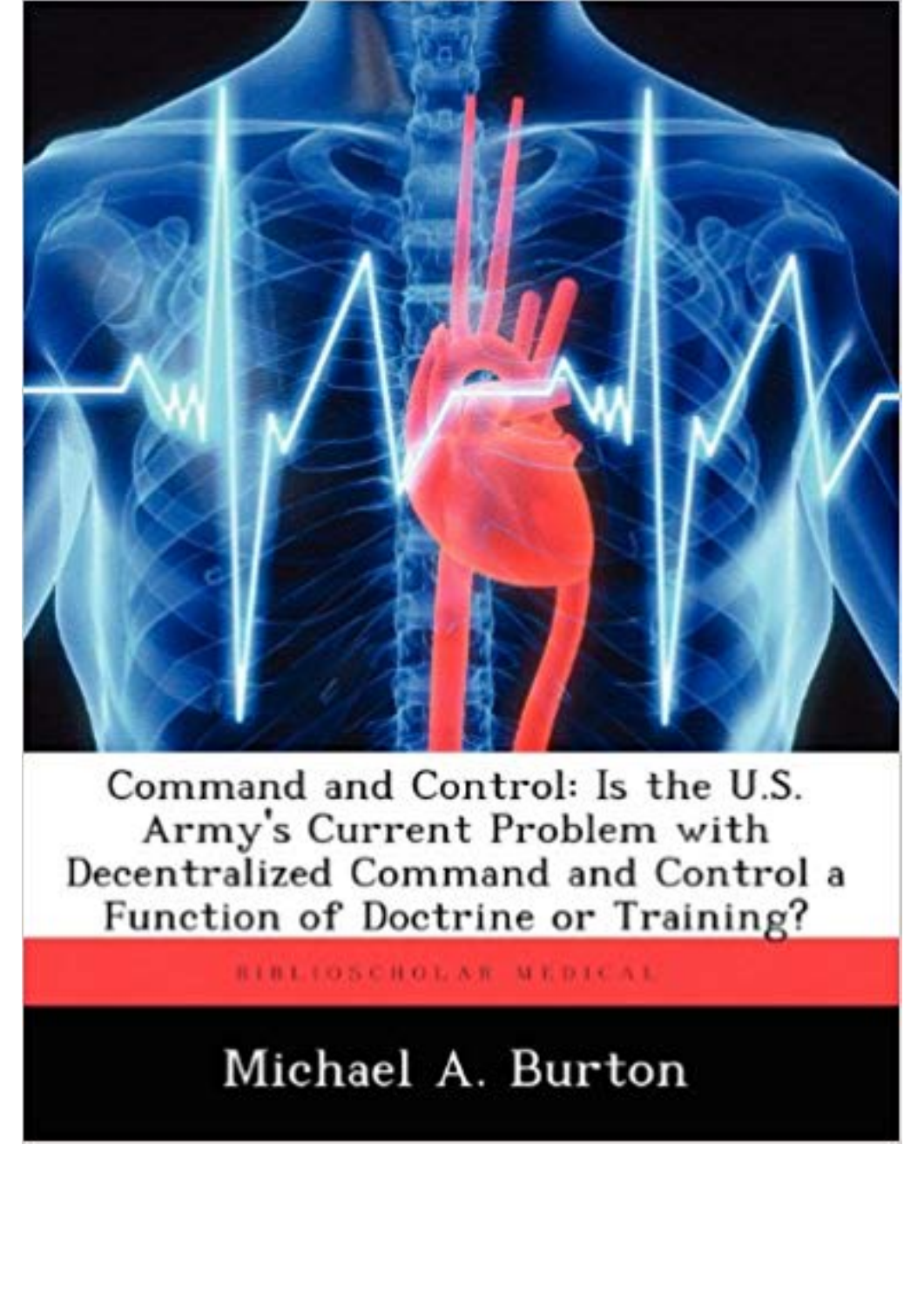*Michael A. Burton*

*Command and Control: Is the U.S. Army's Current Problem with Decentralized Command and Control a Function of Doctrine or Training?*

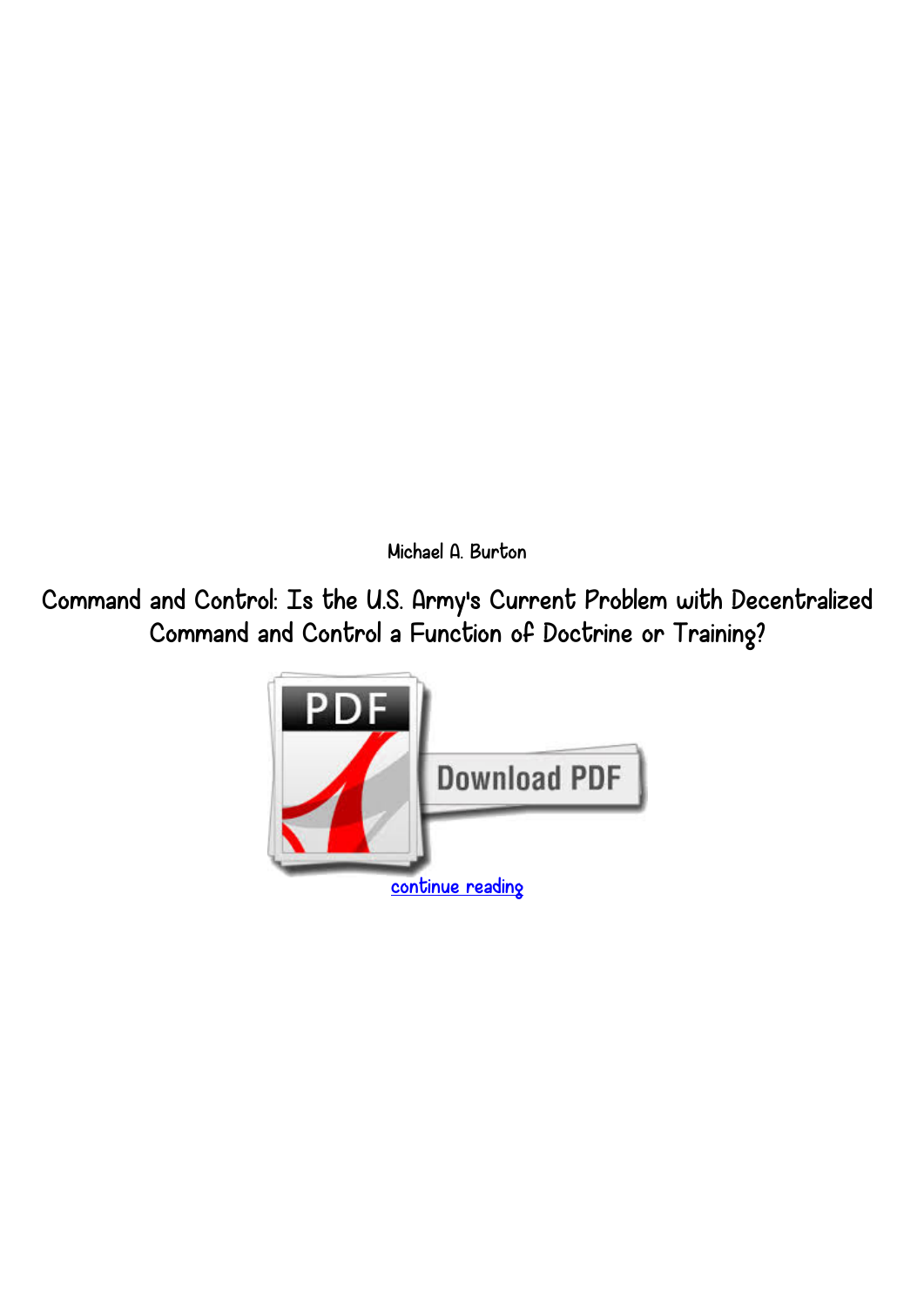*The decentralized command and control system necessary to execute AirLand Battle Doctrine presents a significant challenge to tactical leaders. Not capable of predicting the important put on the battlefield or occupying multiple vantage factors simultaneously, today's head depends upon the decisions and initiative of his subordinates to win battles. Outcomes at the National Schooling Center indicate decentralized order and control isn't working effectively. Does this problem stem from doctrine as represented by FM 100-5 or Teaching? This research examines and compares a successful model of decentralized control and control, Auftragstaktik, with that demanded by FM 100-5 in order to draw conclusions from any significant differences with regards to the current problem. First this paper uses a historical analysis to recognize the principles of Auftragstaktik and the way the Germans produced their control and control system function. With the concepts of Auftragstaktik recognized, the concepts behind the decentralized order program demanded by FM 100-5 could be examined and compared. Army gets the ideal doctrine but has however to make it work. Army. This study concludes that the U. An identical comparison can then be conducted between your software of doctrine in teaching by the Germans and the U.S.S. Army's problem with decentralized order and control is with application of doctrine, not really FM 100-5. Predicated on the German experience, recommendations are made on how to train for decentralized command and control. The U.S. If the principles are similar, the problems with decentralized order and control may not be with FM 100-5. To become successful, a powerful decentralized command system must have a cohesive integration of doctrine and schooling.*



*[continue reading](http://bit.ly/2Tge8Fv)*